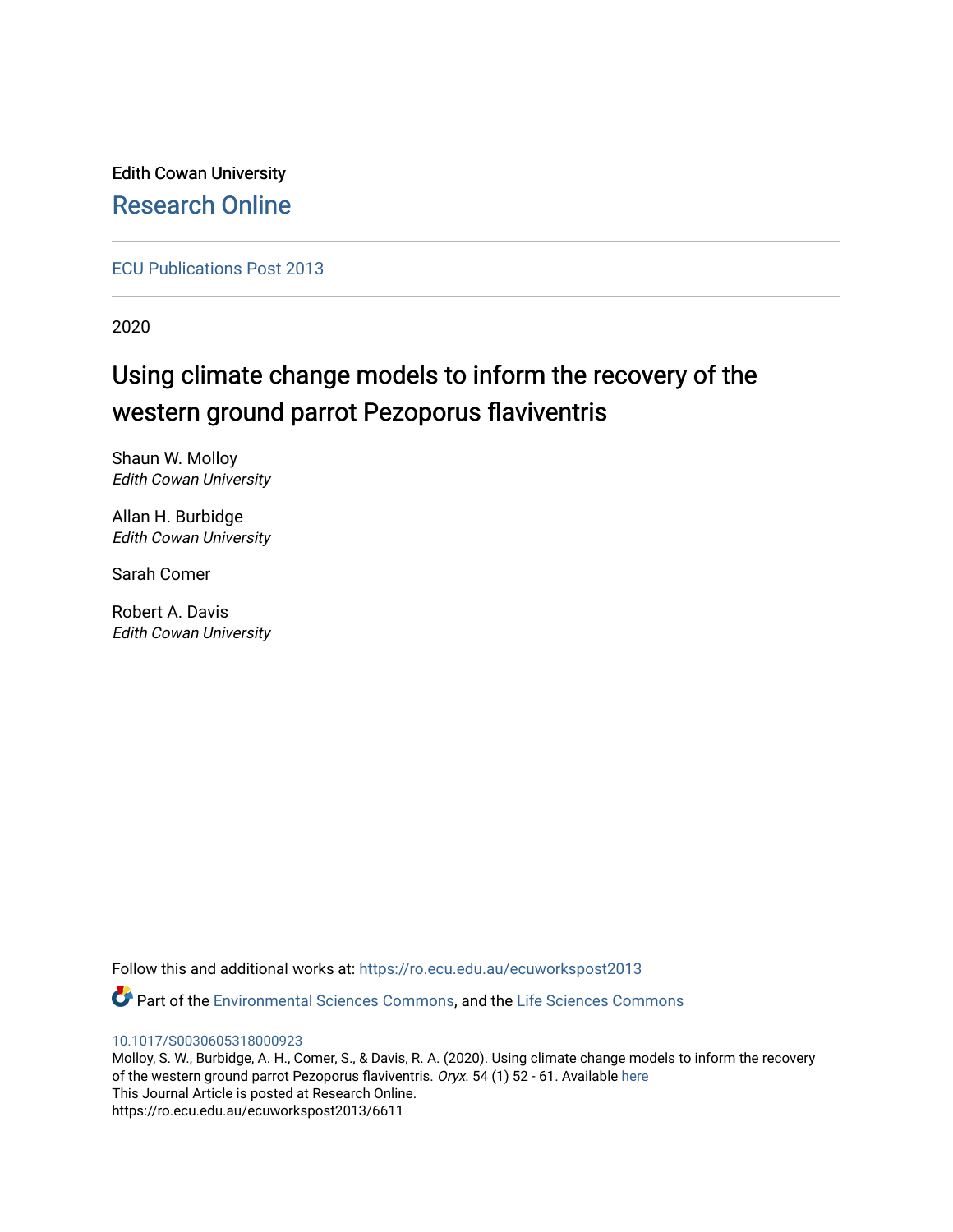# Using climate change models to inform the recovery of the western ground parrot Pezoporus flaviventris

SHAUN W. MOLLOY, ALLAN H. BURBIDGE, SARAH COMER and ROBERT A. DAVIS

Abstract Translocation of species to areas of former habitat after threats have been mitigated is a common conservation action. However, the long-term success of reintroduction relies on identification of currently available habitat and areas that will remain, or become, habitat in the future. Commonly, a short-term view is taken, focusing on obvious and assumed threats such as predators and habitat degradation. However, in areas subject to significant climate change, challenges include correctly identifying variables that define habitat, and considering probable changes over time. This poses challenges with species such as the western ground parrot Pezoporus flaviventris, which was once relatively common in near-coastal south-western Australia, an area subject to major climate change. This species has declined to one small population, estimated to comprise  $<$  150 individuals. Reasons for the decline include altered fire regimes, introduced predators and habitat clearing. The establishment of new populations is a high priority, but the extent to which a rapidly changing climate has affected, and will continue to affect, this species remains largely conjecture, and understanding probable climate change impacts is essential to the prioritization of potential reintroduction sites. We developed high-resolution species distribution models and used these to investigate climate change impacts on current and historical distributions, and identify locations that will remain, or become, bioclimatically suitable habitat in the future. This information has been given to an expert panel to identify and prioritize areas suitable for site-specific management and/or translocation.

Keywords biomod2, climate change, parrots, reintroduction, South-West Australian Floristic Region, species distribution model, threatened species, translocation

Supplementary material for this article is available at [https://](https://doi.org/10.1017/S0030605318000923)doi.org/10.1017/S0030605318000923

\*Also at: Department of Biodiversity, Conservation and Attractions, Science and Conservation Division, Perth, Australia

Received 15 February 2018. Revision requested 16 April 2018. Accepted 5 July 2018.

# Introduction

A common conservation action for threatened species is<br>to reintroduce them to areas of former habitat after the presumed threats have been mitigated (Seddon et al., 2014). However, with faunal restoration a short- to medium-term view is often taken, focusing on manageable and achievable targets such as the removal of predators, the restoration of appropriate fire regimes or the maintenance or restoration of genetic vigour (Seddon et al., 2012). Management actions are rarely targeted at longer-term threats that may render habitat unsuitable, such as climate change (Thomas, 2011; Stein et al., 2014). Climate change, either directly, indirectly or in synergy with land-use change, is recognized as a major threat to biodiversity (Steffen et al., 2015) and its impacts are particularly pertinent in Mediterranean-type climates (Araújo et al.,  $2011$ ). Faunal restoration projects in these and other areas subject to rapid climate change would therefore be remiss if they did not attempt to quantify the future suitability of habitat (Thomas, 2011; Molloy et al., 2014).

Species distribution model algorithms have the capacity to determine a species' potential distribution and predict how this will change in response to probable changes in predictive variables (Elith & Leathwick,  $2009$ ; Pliscoff & Fuentes-Castillo, 2011; Molloy et al., 2017) but they are rarely used to inform reintroduction into parts of the former distribution of a target species or ecological community (Osborne & Seddon, 2012). For example, if we reintroduce a species to an area where it is locally extinct, and mitigate those factors that we often assume to be the cause of this extinction, do we adequately consider the following questions? (1) Has a changing climate played a direct or indirect part in this extinction? (2) Given a changing climate, will this species be able to persist in this location, with or without the mitigation of other recognized threats? ( $3$ ) In our attempts to mitigate climate change impacts are we potentially facilitating unforeseen threats (Brambilla et al.,  $2016$ )?

Species distribution models use environmental data from known locations of a species to predict places where that species could potentially occur within landscapes or regions (Booth et al.,  $2014$ ). They have been used to identify critical habitats for species with greatly reduced distributions (Jetz & Freckleton, 2015), facilitate identification of potential reintroduction sites for species based on known habitat requirements (Adhikari et al., 2012), identify potential areas for assisted colonization (Mitchell et al., 2012) and predict the movement of invasive species across landscapes under various scenarios (Kearney et al., 2008; Elith et al., 2010). Spatially

https://www.cambridge9.849/6052019 Fauntps://doi.9rg/10.1017/S00306053180030605318000923

SHAUN W. MOLLOY (Corresponding author), ALLAN H. BURBIDGE\* and ROBERT A. DAVIS School of Science, Edith Cowan University, 270 Joondalup Drive, Joondalup, Western Australia 6027, Australia E-mail [shaunecologist@gmail.com](mailto:shaunecologist@gmail.com)

SARAH COMER Department of Biodiversity, Conservation and Attractions, Parks and Wildlife Service, Albany, Australia

This is an Open Access article, distributed under the terms of the Creative Commons Attribution licence

Downloaded|fftp:Mdreativécommons:org/licenses/by/4s0/f/dwhidopennitsiversityIdted1expse/distributen31and PdpAbdLicionAirenhynlediGnmprovided the triginablwsk.isvationHyadted.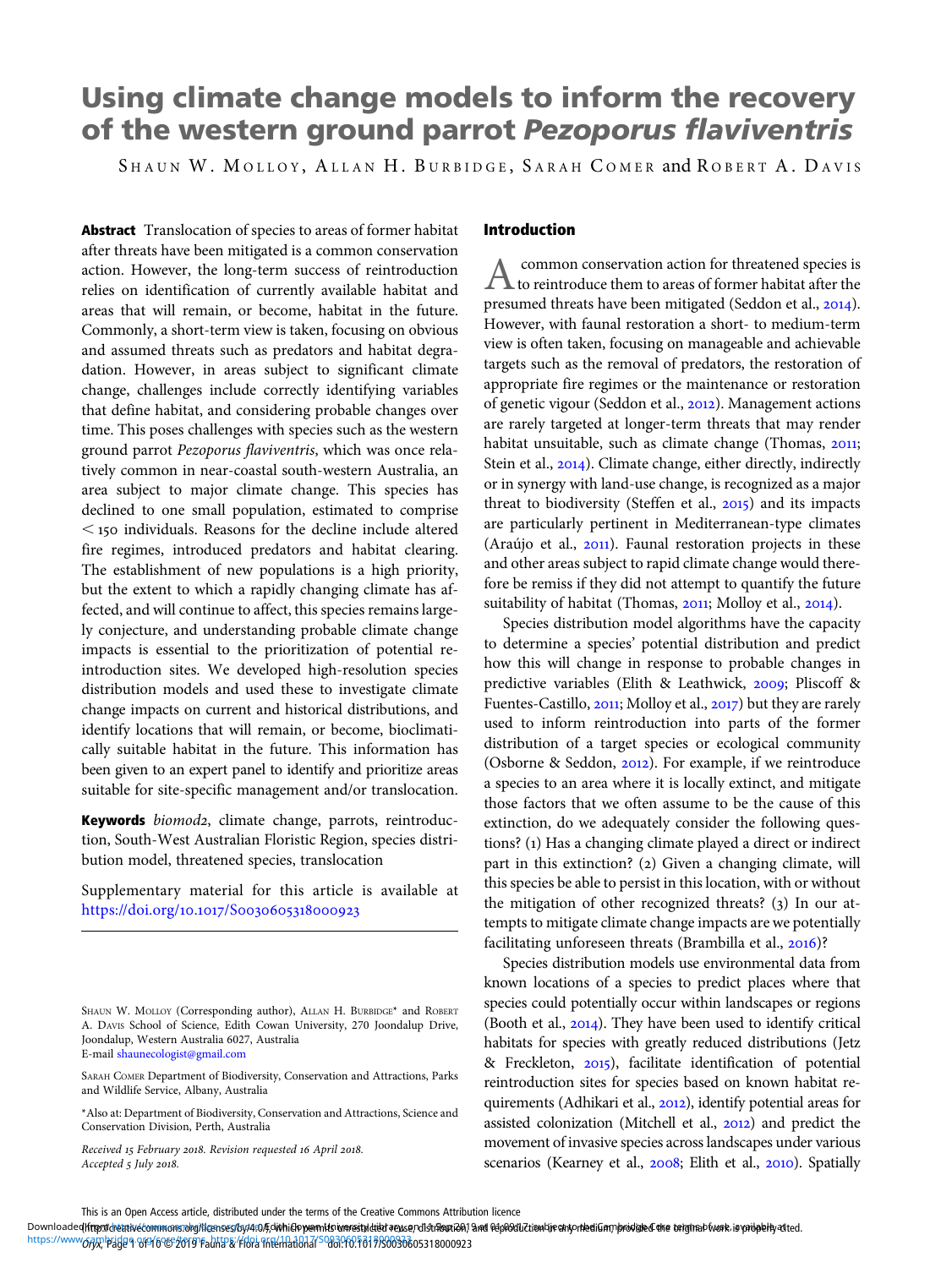explicit probability of presence, or prediction of occurrence maps, generated using species distribution model algorithms, have been used to inform conservation planning and habitat management at both coarse and fine scales. Although often criticized for being phenomenological and for their inability to account explicitly for many ecological processes, species distribution models remain a powerful tool to learn about past, current and future species distributions, when limitations and assumptions are acknowledged (Engler et al., ). Consequently, we maintain that species distribution models can be used to guide or prioritize future survey efforts and aid in assessing the conservation status of target species.

Although applications of species distribution models to inform translocations under projected future climate scenarios are relatively rare, a study by Fortini et al.  $(2017)$ used this approach to identify potential translocation areas with suitable bioclimatic variables for critically imperilled Hawaiian birds. A number of studies have focused on refining the use of species distribution models in this context. For example, Payne and Bro-Jørgensen  $(2016)$  emphasized the need to consider spatio-temporal dynamics within predicted climatically suitable ranges, and provided a framework for more refined identification of suitable translocation strategies. Similarly, Hällfors et al.  $(2016)$  addressed the need to consider local adaptation and population connectedness in species distribution models informing translocations. However, such information is not always available, particularly for extremely rare species that may be restricted to a single population. Furthermore, it is recognized that a common shortfall of species distribution models is a failure to recognize and incorporate the adaptive capacity of target species into the modelling process (Engler et al.,  $2017$ ). This can lead to an overestimation of climate change impacts on target species (Bay et al.,  $2018$ ). Here we have opted to take a cautious approach and disregard adaptive capacity in our translocation planning, on the assumption that such a small population would be lacking in physiological and genetic diversity (Hoffmann & Sgrò, 2011).

We present a case study of the application of species distribution models to investigate how knowledge of future habitat under predicted climate change scenarios could inform conservation translocations/reintroductions. We focus on a Critically Endangered bird in south-western Australia, the western ground parrot Pezoporus flaviventris (although this species has not yet been assessed for the IUCN Red List it has been categorized as Critically Endangered by the Australian Government; Australian Government, 2018). We constructed species distribution models to determine historical (realized) and future population distributions of this bird, a terrestrial parrot endemic to the South-West Australian Floristic Region. This region is a global biodiversity hotspot, with high plant species richness and endemism, and highly modified landscapes (Myers et al., 2000; Hopper & Gioia, 2004).

While acknowledging that retaining and enhancing the existing population remains the highest priority, the current restriction of ground parrots to a single population in a small area within a high fire-risk environment, where ongoing fire and predator control remains problematic, leaves this population in a tenuous position. Furthermore, until this study was commissioned, the potential impacts of climate change were unknown but assumed to be potentially disastrous. Consequently, the recovery team charged with the conservation of this species decided that the establishment of additional populations in the wild is an essential step to reduce extinction risk. To that end, a translocation proposal has been approved and small numbers of birds have been moved to Perth Zoo. No wild-to-wild translocation has yet been attempted (Burbidge et al.,  $2016$ ).

Successful translocation of this species requires the identification of areas of suitable habitat, with consideration given to reintroduction into suitable previously occupied habitat following threat reduction activities such as predator control and the implementation of suitable fire regimes. However, to date, there has been a limited focus on how climate change has affected populations and will continue to affect them in the future. Given the rapid change in climate in this region (CSIRO & BoM,  $2017$ ) there is an urgent need to understand current and future climate impacts before suitable reintroduction sites can be nominated.

Our objective was to construct a species distribution model for the western ground parrot and then model predicted climate conditions within the current and former distribution of the species. This information will be used to inform the selection of translocation sites and conservation management actions for this threatened species.

#### Study area

The area modelled is the South-west Australia Floristic Region [\(Fig.](#page-3-0) 1; Hopper & Gioia,  $2004$ ), which encompasses all known occurrences of western ground parrots. Although much of the region is, or was, woodland, there are extensive, mostly near-coastal areas of heathland on predominantly sandy soils that are potentially suitable habitat for the parrots. The area has a Mediterranean-type climate characterized by cool, wet winters and hot, dry summers, with fire being a recurring disturbance and driver of ecosystem dynamics (Yates et al., 2010). Annual rainfall in these heathlands varies (c. 400-1,400 mm) but most areas are becoming hotter and drier (CSIRO & BoM, 2017).

# Methods

#### Species description and threats

The western ground parrot is a medium-sized bird weighing  $84-108$  g, with a wing length of  $123-144$  mm. Because of its

Oryx, Page 2 of 10 © 2019 Fauna & Flora International doi:10.1017/S0030605318000923 [https://www.cambridge.org/core/terms.](https://www.cambridge.org/core/terms) <https://doi.org/10.1017/S0030605318000923> Downloaded from [https://www.cambridge.org/core.](https://www.cambridge.org/core) Edith Cowan University Library, on 11 Sep 2019 at 01:09:17, subject to the Cambridge Core terms of use, available at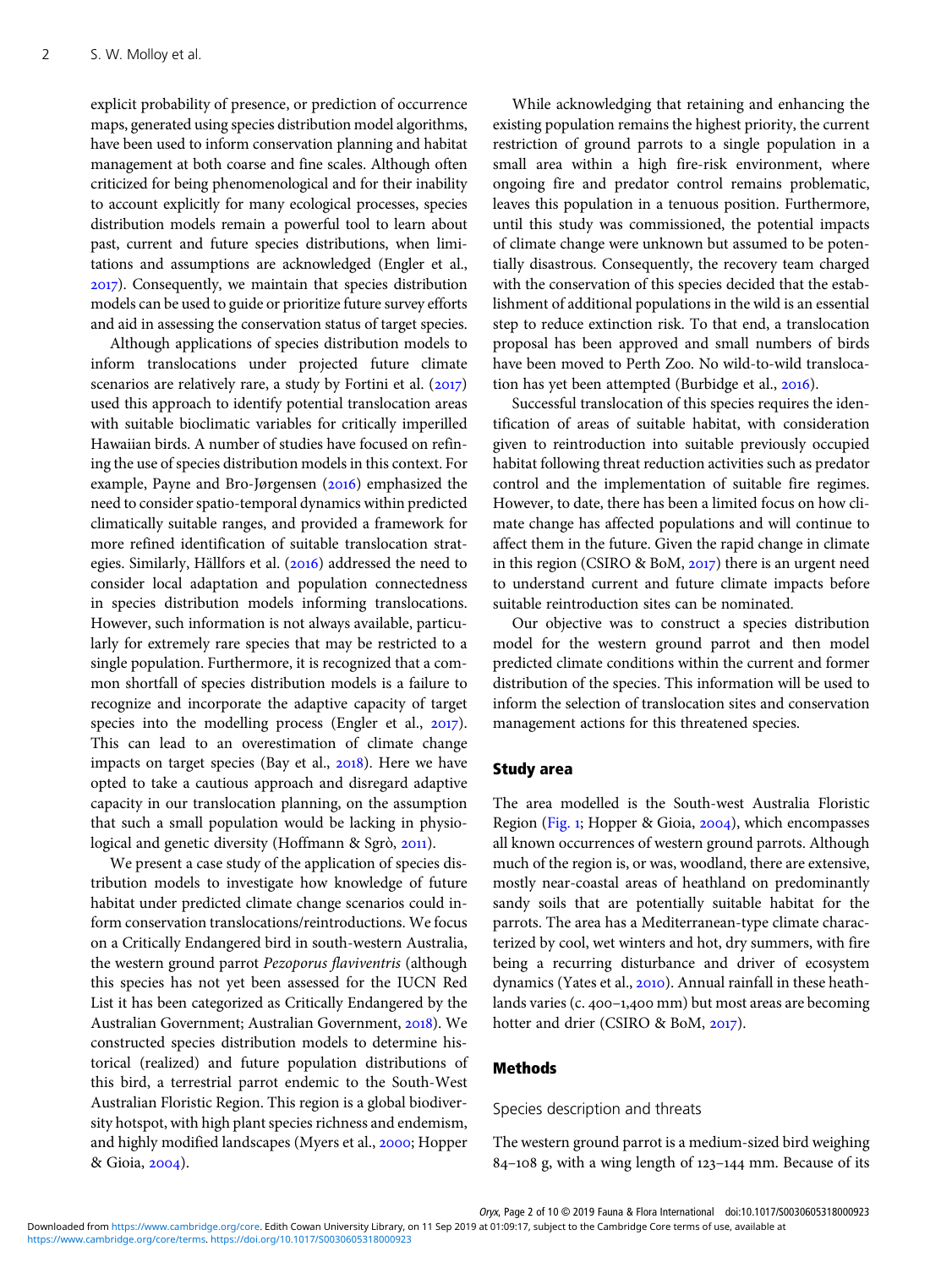<span id="page-3-0"></span>

FIG. 1 Presence records of the western ground parrot Pezoporus flaviventris (Department of Parks and Wildlife, 2014; S. Comer et al., unpubl. data), in the South-west Australian Floristic Region (SWAFR).

cryptic mottled green colouring and the fact that it spends much of its time on the ground in dense heathlands, it is seen only rarely. Despite the substantial and increasing efforts invested in the management of this species it has continued to decrease in range and abundance, with a dramatic decline since the  $1980s$  (Burbidge et al.,  $2016$ ).

Although estimating the abundance of such an elusive species is difficult, various attempts have been made to estimate its total population size. Determining exact numbers is challenging, but there is a consensus amongst researchers and conservation managers that decline is ongoing, and the total population is currently estimated to comprise  $\le$  150 individuals (Burbidge et al., 2016). According to Burbidge et al.  $(2016)$ , the drivers of this decline are introduced predators, especially feral cats Felis catus (Doherty et al., 2015), inappropriate fire regimes (Department of Parks and Wildlife,  $2014$ ), habitat loss and fragmentation (Hobbs, 2001), and phytophthora dieback (Davis et al., 2014; Phytophthora cinnamomi is a fungal pathogen that kills many of the plant species that provide habitat for the western ground parrot).

The degree to which a rapidly changing climate has affected this species has been studied previously (Gibson et al., 2007), but the development of new modelling tools, geographical information system (GIS) datasets and climate change models facilitates construction of more accurate and effective species distribution models. These tools also allow for this modelling process to be tailored towards addressing the conservation needs of the western ground parrot.

## Presence data

All presence data for modelling were derived from a database of historical and current records of the western

ground parrot maintained by the Western Australian Department of Biodiversity, Conservation and Attractions and the South Coast Threatened Birds Recovery Team (S. Comer et al., unpubl. data). This dataset includes c. 21,000 records, both targeted and opportunistic, recorded during 2001-2015. These presence records were sourced from the Western Australian Museum, published and unpublished literature, and fieldwork carried out under the auspices of the recovery team. Although some of these data are available through NatureMap (Department of Parks and Wildlife, 2007) and the Atlas of Living Australia (Flemons et al., 2010), detailed current records are considered to be sensitive because of the species' threatened status, and are not publicly available. Applications to access these data should be directed through the Western Australian Department of Biodiversity, Conservation and Attractions.

### Variable selection

All GIS datasets used in the analyses are listed in Supplementary Material 1. For optimum efficiency, and to minimize multicollinearity and prevent overfitting, the suite of variables used should be kept compact (preferably  $\leq$  10) and comprise those variables that can best define the potential distribution of the target species or community (Beaumont et al.,  $2005$ ; Hijmans,  $2012$ ). To accomplish this we reviewed the literature on the western ground parrot and sought expert opinion from observers familiar with the species. All variable datasets were downloaded at, or converted to, a pixel resolution of  $30 s$  (c.  $1 km<sup>2</sup>$ ) in the WGS84 datum, and clipped to the South-west Australia Floristic Region. The WGS84 datum was applied to all datasets, which were imported into an ASCII format grid (facilitating the creation of stacks) using ArcGIS 10.4 (ESRI, Redlands, USA).

Oryx, Page 3 of 10 © 2019 Fauna & Flora International doi:10.1017/S0030605318000923

[https://www.cambridge.org/core/terms.](https://www.cambridge.org/core/terms) <https://doi.org/10.1017/S0030605318000923> Downloaded from [https://www.cambridge.org/core.](https://www.cambridge.org/core) Edith Cowan University Library, on 11 Sep 2019 at 01:09:17, subject to the Cambridge Core terms of use, available at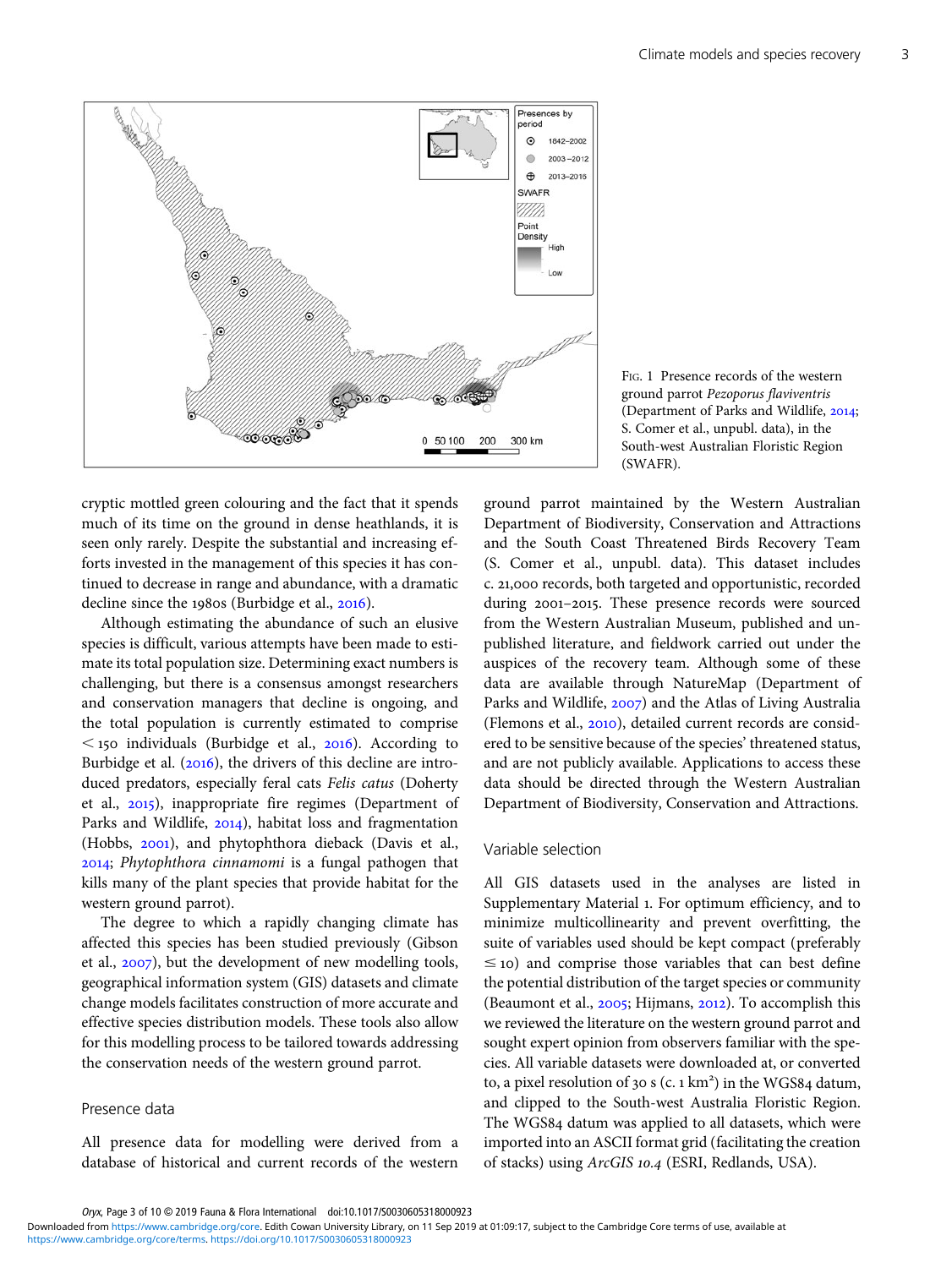We adopted a two-stage process to identify an appropriate suite of predictive variables. The first stage used a series of statistical tests (described below) to halve the number of potential variables and thus limit multicollinearity between model variables and remove those variables whose contribution to the model was low or counterproductive. We then used a stepwise elimination process to identify a final suite of predictive variables suitable for use in subsequent modelling.

To reduce multicollinearity between continuous variables we calculated both the Pearson and Spearman rank correlation coefficients between each pair of variables at western ground parrot presence points using the psych package in  $R$  v.3.5.1 (Revelle, 2014). For each pair of highly correlated variables (i.e. the Pearson correlation coefficient is  $>$  0.70; Tsoar et al., 2007) we selected only the single variable deemed to be the most relevant for identifying western ground parrot presence based on ecological relevance and expert opinion (Phillips & Dudík,  $2008$ ). Categorical variables were tested for association with each other using Pearson's  $\chi^2$  test. Similarly, we tested relationships between categorical and continuous variables using linear models, with a  $0.05$  level of significance (Agresti & Kateri, 2011).

The final selection was undertaken through a stepwise elimination process using the  $biomodz$  package in  $R$ (Thuiller et al.,  $2013$ ), as described below. In this process we examined the contribution of each remaining variable and the consequences of its omission over a series of model runs. Our target for this process was a consistent area under the receiver operating characteristic curve (AUC; Swets,  $1988$ ) value  $> 0.9$ . In this way we developed minimum sets of variables capable of producing realistic models that retained high test statistics (Elith et al., 2011).

#### Ensemble modelling

For our species distribution model we adopted an ensemble modelling process using the biomod2 package. Using this package we were able to apply a number of algorithms to our data, evaluate the output of each algorithm, remove under-performing algorithms, and combine the outputs of individual algorithms into a weighted mean species distribution model based on the performance of individual algorithms (Grenouillet et al., 2011; Thuiller et al., 2013). The initial suite of algorithms tested was composed of generalized linear model, generalized boosted model, generalized additive model, classification tree analyses, artificial neural network, surface range envelope, flexible discriminant analysis, multiple adaptive regression splines, random forest, MAXENT.Phillips and MAXENT.Tsuruoka (Thuiller et al., 2016).

We undertook this process twice. Firstly, we used bioclimatic data alone to model how predicted climate change

would affect the population distribution of this species (Hijmans & Graham,  $2006$ ; Booth et al.,  $2014$ ). We then repeated the process using landscape variables alone. We could thus examine the contribution of those variables that help define habitat but would not, unlike bioclimatic variables, change dramatically over the modelled period. This provided a reference distribution, which, through comparison with the bioclimatic species distribution models, would provide us with a better understanding of how predicted climate change scenarios would affect the distribution of the western ground parrot.

Models were run for 100 iterations. In running all ensemble models, a random 30% of presences were used to calibrate the model and 70% of presences were withheld for testing. In the modelling process presences become binary; i.e. if any presences have occurred within a c.  $1 \text{ km}^2$  pixel, that pixel is considered to be a single presence regardless of the number of presences that may have occurred within that pixel. This reduced our original c. 20,000 records to 404 presences for the modelling process.

All outputs of all algorithms were evaluated with the true skill statistic (Allouche et al.,  $2006$ ) and AUC. A weighting was given to each algorithm, based on AUC performance, and all model outputs were combined to produce a weighted mean species distribution model, which we used as our biomod<sub>2</sub> output for both the bioclimatic and non-bioclimatic models. We note that AUC values can be problematic and that there is no golden rule to follow in their application (Lobo et al.,  $2008$ ). However, during the course of this exercise we found this to be a consistent and effective metric.

To compensate for a lack of true absences, and possible restricted sample bias (Phillips, 2008), pseudo-absences were generated and used in all runs of all models. These took the form of 10,000 points selected randomly across the study area (Barbet-Massin et al., 2012). These were created with the *biomod2* pseudo-absence function (Thuiller et al.,  $2013$ ). This approach has been shown to be an effective method of minimizing the restricted sample bias (Fourcade et al.,  $2014$ ), particularly when, as in this case, AUC values are used as the evaluation metric.

The bioclimatic datasets used in our modelling include historical baseline data (WorldClim 1.4, 1960-1990 means) and future scenarios (CMIP5 global climate models, as given by the Access 1.0, CNRM-CM5, HadGEM2-ES and MPI-ESM-LR models; Taylor et al., 2012). These models were chosen for their high performance in Australian regional tests (Moise et al., 2015). We performed future projections for 2050 and 2070 using the 4.5 and 8.5 representative concentration pathways, respectively. These pathways were chosen because studies indicate that the 2.6 (low) scenario is highly unlikely (Kim et al., 2012; Rogelj et al., 2016), leaving the 4.5 and 8.5 scenarios as the most probable minimum and maximum scenarios of the pathways chosen. Projections were made for 2050 and 2070 because it was assumed that

Oryx, Page 4 of 10 © 2019 Fauna & Flora International doi:10.1017/S0030605318000923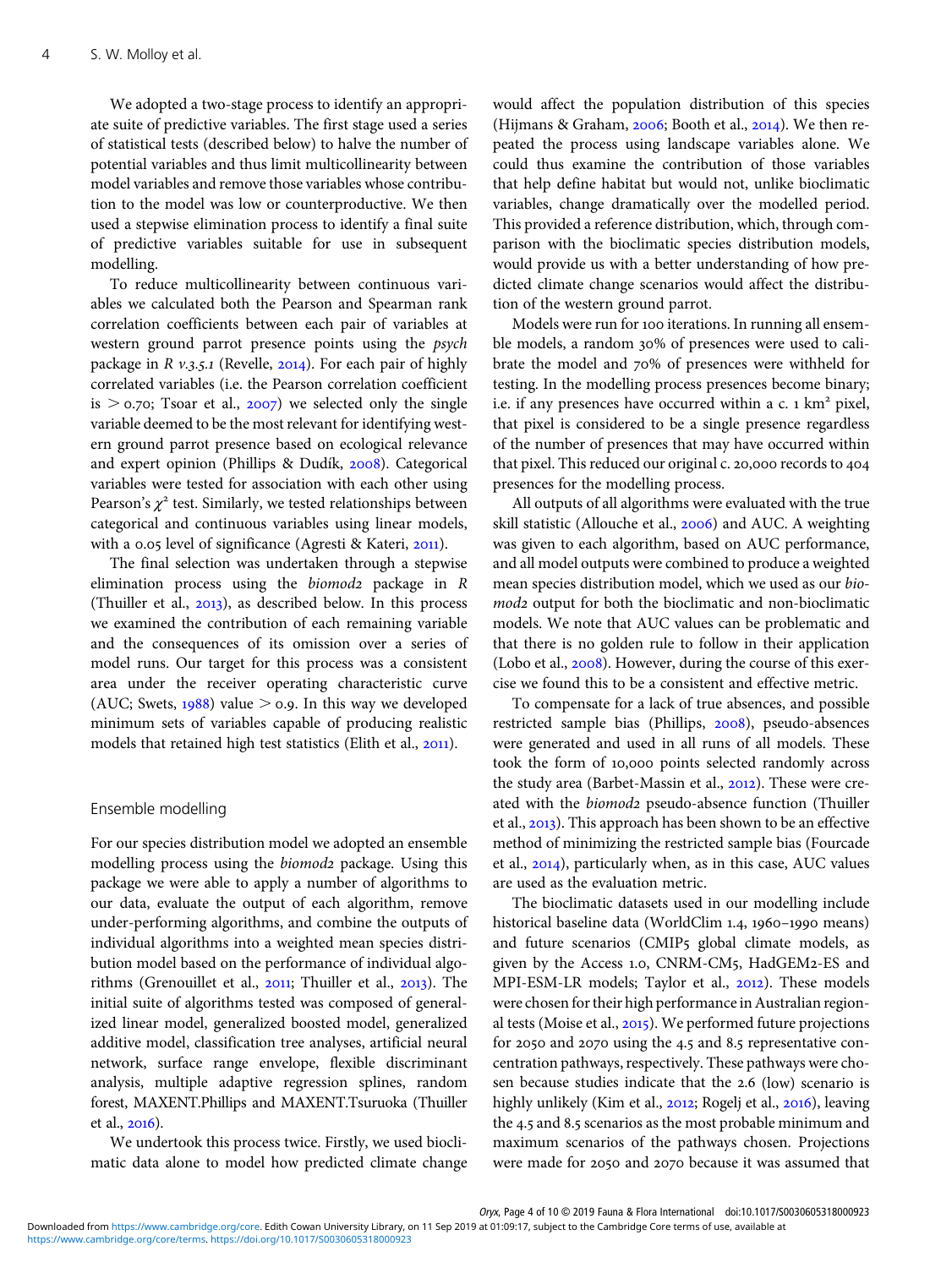more robust climate modelling would be available after 2070, and scenarios earlier than 2050 may not provide an adequate indication of climate change impact on the western ground parrot.

As our models were required to predict for places and times not sampled in the training data, we recognize the need to measure the similarity between the new environments and those in the training sample. We did this by using multivariate environmental similarity surface plots, following the methodology of Elith et al.  $(2010)$ .

### Application

The results of this exercise will inform the conservation management of the western ground parrot. The recovery team (a group of conservationists with expertise on the habitat requirements of this species) will consider predicted bioclimatic suitability along with other relevant factors, including vesting, size, connectivity, historical use by this species, floristics and other management constraints, to determine the most suitable site for translocation.

# Results

## Selected variables

From the broad suite of variables tested (Supplementary Material 1) we derived a final suite of variables with acceptable levels of covariance for use in both the bioclimatic and non-bioclimatic species distribution models [\(Table](#page-6-0) ). Correlations between variables for both models are provided in the pairs-panel plots in Supplementary Material 2.

### Ensemble models

We selected the best performing modelling algorithms for our ensemble model. Six algorithms were chosen for their ability to produce high receiver operating characteristic and true skill statistic values consistently. The algorithms used in both the bioclimatic and non-bioclimatic species distribution models were classification tree analysis, generalized additive model, generalized boosted model, generalized linear model, multiple adaptive regression splines and MAXENT.Phillips (Thuiller et al., 2016). Test scores for all algorithms are in Supplementary Material 2.

Our baseline bioclimatic model was projected with four scenarios (i.e. medium and high emission scenarios for both 2050 and 2070 timeframes) for each of four global climate models, yielding 16 future outcomes. For display purposes we combined our future global climate model outputs (in a GIS) to produce mean species distribution models for each of these scenarios. The site evaluation process involved a rigorous interrogation of individual model outputs.

The non-bioclimatic species distribution model [\(Fig.](#page-6-0) 2a) and the baseline bioclimatic species distribution model [\(Fig.](#page-6-0) b) conform strongly with each other and with the presence records ([Fig.](#page-3-0) ). However, there are some major differences between these two models; by restricting the non-bioclimatic potential distribution to remnant vegetation we obtained a more constrained, and therefore realistic, estimate of available habitat for the western ground parrot. Thus a major difference was apparent between a bioclimatically defined potential distribution and a distribution constrained by landscape features and modifications. There was a strong similarity between the species distribution models created from climate change models. This indicates that many of the areas identified as potential distribution by the non-bioclimatic model should remain as potential distribution, albeit with varying bioclimatically defined habitat value [\(Fig.](#page-6-0)  $2c, d$ ; [Table](#page-7-0)  $2$ ). This conclusion was supported by the consistency between model outputs and multivariate environmental similarity surface plots ([Fig.](#page-7-0) 3).

Many of the potential release sites for the western ground parrot were predicted to remain in the species' bioclimatic potential distribution [\(Fig.](#page-8-0)  $4$ ). Thus a suite of bioclimatically secure potential release sites was identified, which can be reviewed and prioritized for management action. We note a preference for sites within conservation estates, as these ensure secure tenure and allow the freedom to undertake fire and pest control measures as required for synergistic management outcomes.

Utilizing species distribution models, the recovery team was able to identify the most bioclimatically appropriate sites for reintroduction under future climate scenarios. Of 13 sites considered by the recovery team to be potentially suitable for translocation, four were ruled out immediately because their suitability was graded as 'low' or 'unsuitable'. The suitability of eight sites was rated as 'good' and one as 'high', pro-viding additional options for future translocation ([Table](#page-7-0) 2).

## Discussion

Selecting a suitable reintroduction site for western ground parrots requires assessment of all factors believed to be essential, and on the basis of this assessment sites will be prioritized and additional management actions commenced. The recovery team will consider not only resilience to climate change as a key parameter (e.g. Nullaki Peninsula), but also areas of suitable habitat within patches, security of tenure, and capacity to manage and respond to threats. With such low numbers of the parrots remaining in the wild, we believe that climate change impacts are but one, albeit important, factor in the decision-making process (Molloy et al., 2016). Factoring probable climate change impacts into planning for reintroductions of ground parrots is essential for maximizing the probability of long-term success.

Oryx, Page 5 of 10 © 2019 Fauna & Flora International doi:10.1017/S0030605318000923

[https://www.cambridge.org/core/terms.](https://www.cambridge.org/core/terms) <https://doi.org/10.1017/S0030605318000923> Downloaded from [https://www.cambridge.org/core.](https://www.cambridge.org/core) Edith Cowan University Library, on 11 Sep 2019 at 01:09:17, subject to the Cambridge Core terms of use, available at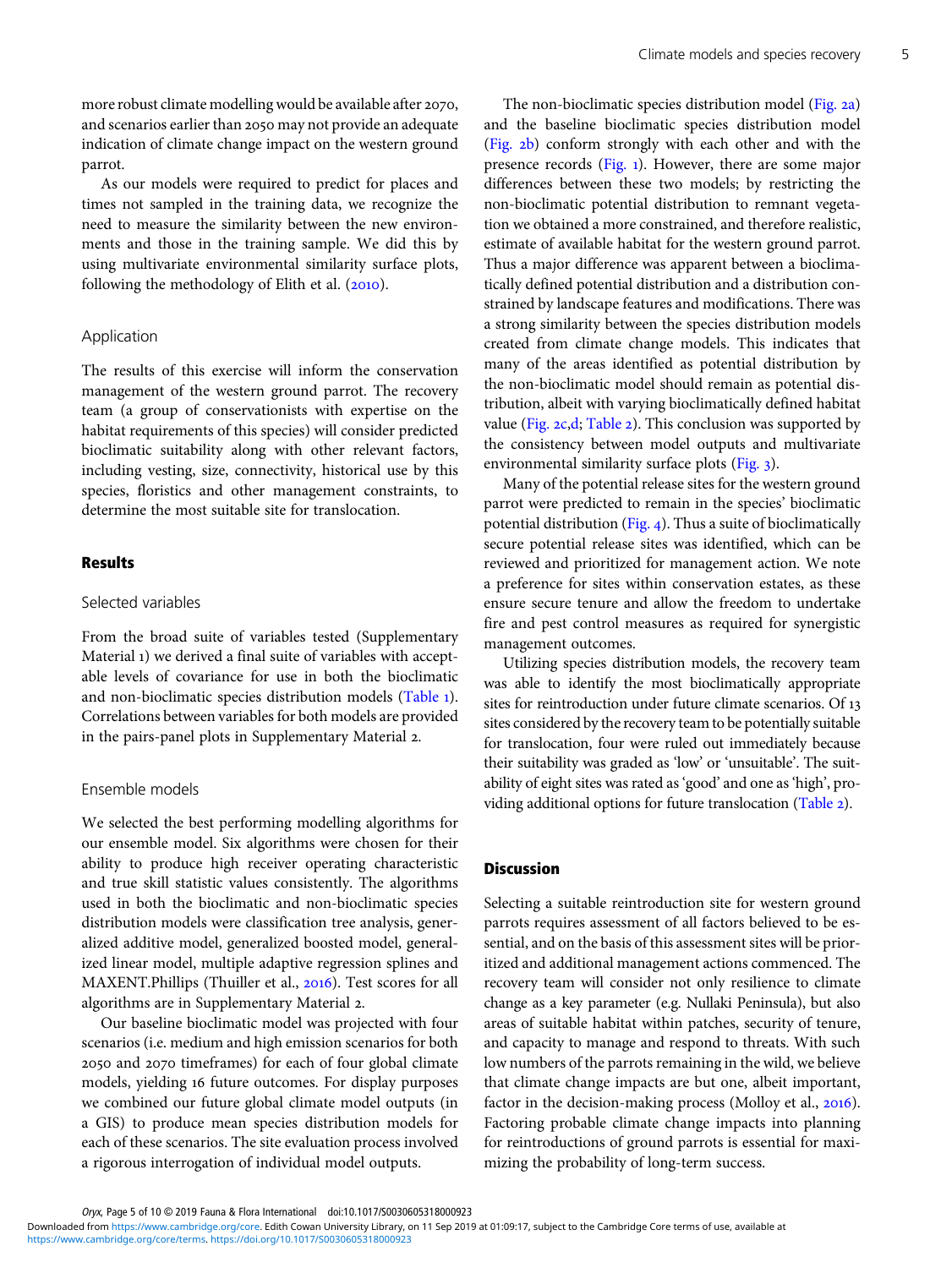<span id="page-6-0"></span>TABLE 1 Variables used in bioclimatic and non-bioclimatic species distribution models, with their contributions and importance as determined by the MaxEnt algorithm.

| Variable                                                                             | Contribution (%) | Importance $(\%)^*$ |  |
|--------------------------------------------------------------------------------------|------------------|---------------------|--|
| Bioclimatic species distribution model                                               |                  |                     |  |
| bio_12 (annual precipitation)                                                        | 43.5             | 28.4                |  |
| bio_18 (precipitation of warmest quarter)                                            | 25.2             | 40.9                |  |
| bio_11 (mean temperature of coldest quarter)                                         | 12.6             | 12.5                |  |
| bio_3 (isothermality; i.e. mean diurnal temperature/annual temperature $\times$ 100) | 9.4              | 2.6                 |  |
| bio 14 (precipitation of driest month)                                               | 9.2              | 15.7                |  |
| Non-bioclimatic species distribution model                                           |                  |                     |  |
| dem_repro (digital elevation model reprojected)                                      | 97.3             | 25.5                |  |
| Soil (soil type)                                                                     | 1.4              | 38.8                |  |
| Vegp (vegetation type, pre-1788)                                                     | 0.7              | 19.8                |  |
| Remveg (area of remnant vegetation)                                                  | 0.5              | 13.9                |  |
| ndvi_ave (1975-2010 average normalized digital vegetation index)                     | 0.1              | 1.9                 |  |

\*Variable importance for each algorithm in each run is given in Supplementary Material 2.



FIG. 2 Habitat suitability for the following scenarios: (a) non-bioclimatic species distribution model output identified using an equal sensitivity specificity cut-off (Jiménez-Valverde, 2012), (b) the baseline bioclimatic model (i.e. current potential distribution), (c) the bioclimatic model for RCP (relative concentration pathway) 4.5 (medium greenhouse gas emissions) in 2070, (d) the bioclimatic model for RCP 8.5 (high greenhouse gas emissions) in 2070.

Addressing key knowledge gaps regarding the condition or characteristics of habitat in translocation sites is a key element of the planning process. Although the suitability of many habitat characteristics (e.g. food resources and predator impacts) can be assessed in short time frames, the quantification of bioclimatic impacts over an extended time period is essential in assessing the potential suitability of sites over extended temporal scales. This is particularly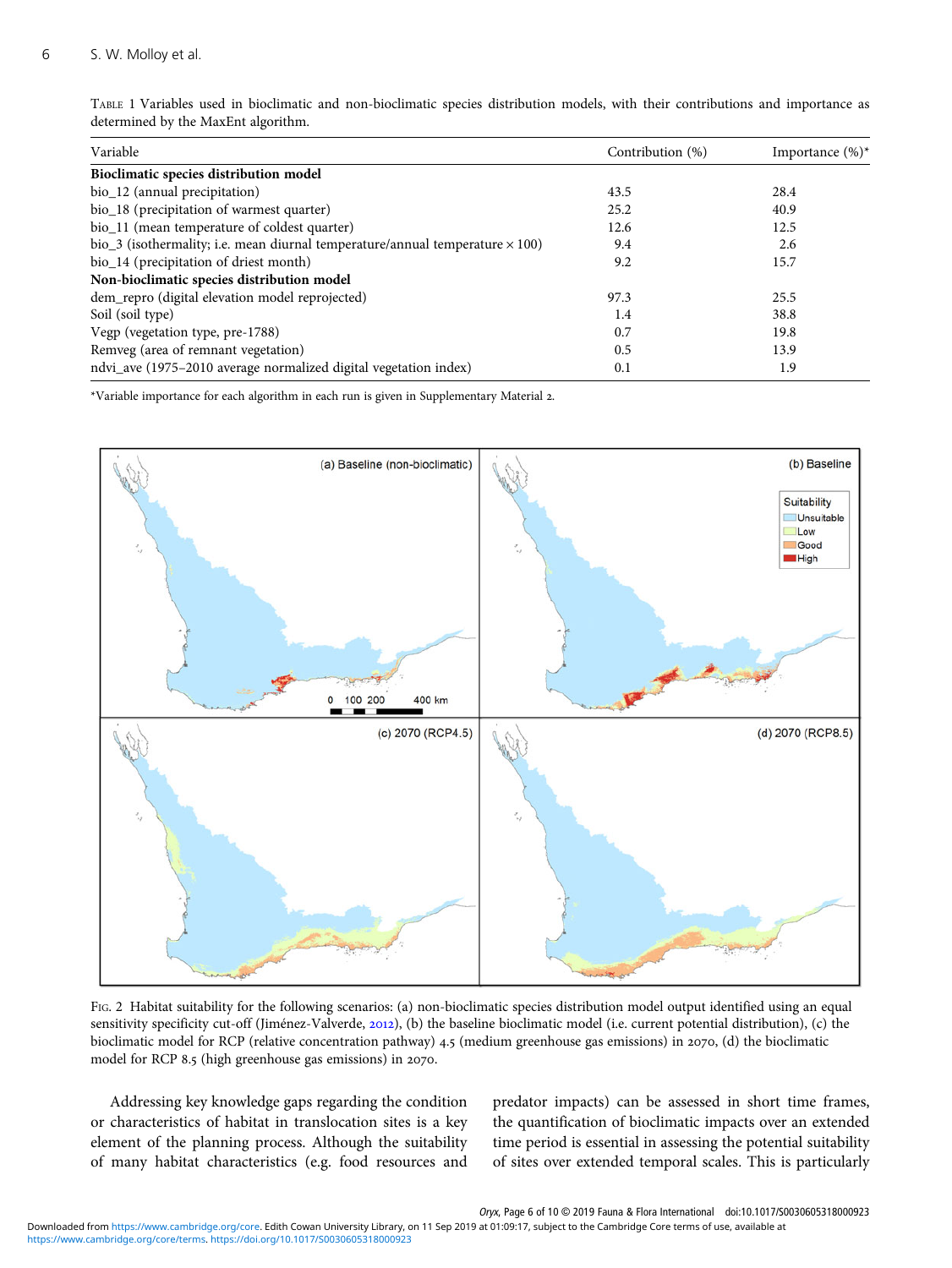<span id="page-7-0"></span>TABLE 2 Characteristics of candidate sites for translocation of the western ground parrot Pezoporus flaviventris, and a comparison of the historical bioclimatic suitability with the mean predicted suitability for these sites under the RCP 8.5 scenario in 2070. Suitability is based on the mean quartile value for the potential release site  $(Fig. 4)$  $(Fig. 4)$ .

| Candidate sites            |                   | Area (ha) Connectivity Tenure |                                                                                                           | Historical bio-<br>climatic suitability | Bioclimatic suitabi-<br>lity in 2070 (RCP 8.5) |  |
|----------------------------|-------------------|-------------------------------|-----------------------------------------------------------------------------------------------------------|-----------------------------------------|------------------------------------------------|--|
| Alexander Bay              | 807.35 High       |                               | Nature Reserve                                                                                            | Good                                    | Low                                            |  |
| Cape Le Grand              | 31,199.39 High    |                               | National Park                                                                                             | Good                                    | Good                                           |  |
| Fitzgerald River           | 295,706.93 Medium |                               | National Park                                                                                             | High                                    | Good                                           |  |
| Mt Frankland               | 38,014.03 High    |                               | National Park                                                                                             | Unsuitable                              | Good                                           |  |
| Nindup Plain               |                   | 702.71 Medium                 | National Park                                                                                             | Unsuitable                              | Unsuitable                                     |  |
| Nullaki Peninsula          |                   | 2,888.40 Medium               | Private property                                                                                          | Low                                     | High                                           |  |
| Nuyts Wilderness           | 4,767.15 High     |                               | National Park                                                                                             | Unsuitable                              | Good                                           |  |
| Quarram                    | 3,769.54 High     |                               | Nature Reserve                                                                                            | Excellent                               | Good                                           |  |
| <b>Stirling Range</b>      | 113,604.50 Low    |                               | National Park                                                                                             | Low                                     | Low                                            |  |
| Two Peoples Bay            |                   | 4,674.92 Medium               | Nature Reserve                                                                                            | High                                    | Good                                           |  |
| Waychinicup (Mt Manypeaks) | 12,953.92 Medium  |                               | Site ccontains elements of<br>High<br>Good<br>National Park, Nature Reserve and<br>unallocated Crown land |                                         |                                                |  |
| West Cape Howe             |                   | 3,671.25 Medium               | National Park                                                                                             | Good                                    | Good                                           |  |
| Windy Harbour              | 5,921.00 High     |                               | National Park                                                                                             | Unsuitable                              | Low                                            |  |



FIG. 3 Changes in habitat suitability in comparison to the baseline model ([Fig.](#page-6-0) 2b) using all variables in a multivariate environmental similarity surface (Elith et al.,  $2010$ ) for the following scenarios: (a) median projection change for RCP 4.5 in 2050, (b) median projection change for RCP 4.5 in 2070, (c) median projection change for RCP 8.5 in 2050, (d) median projection change for RCP 8.5 in 2070.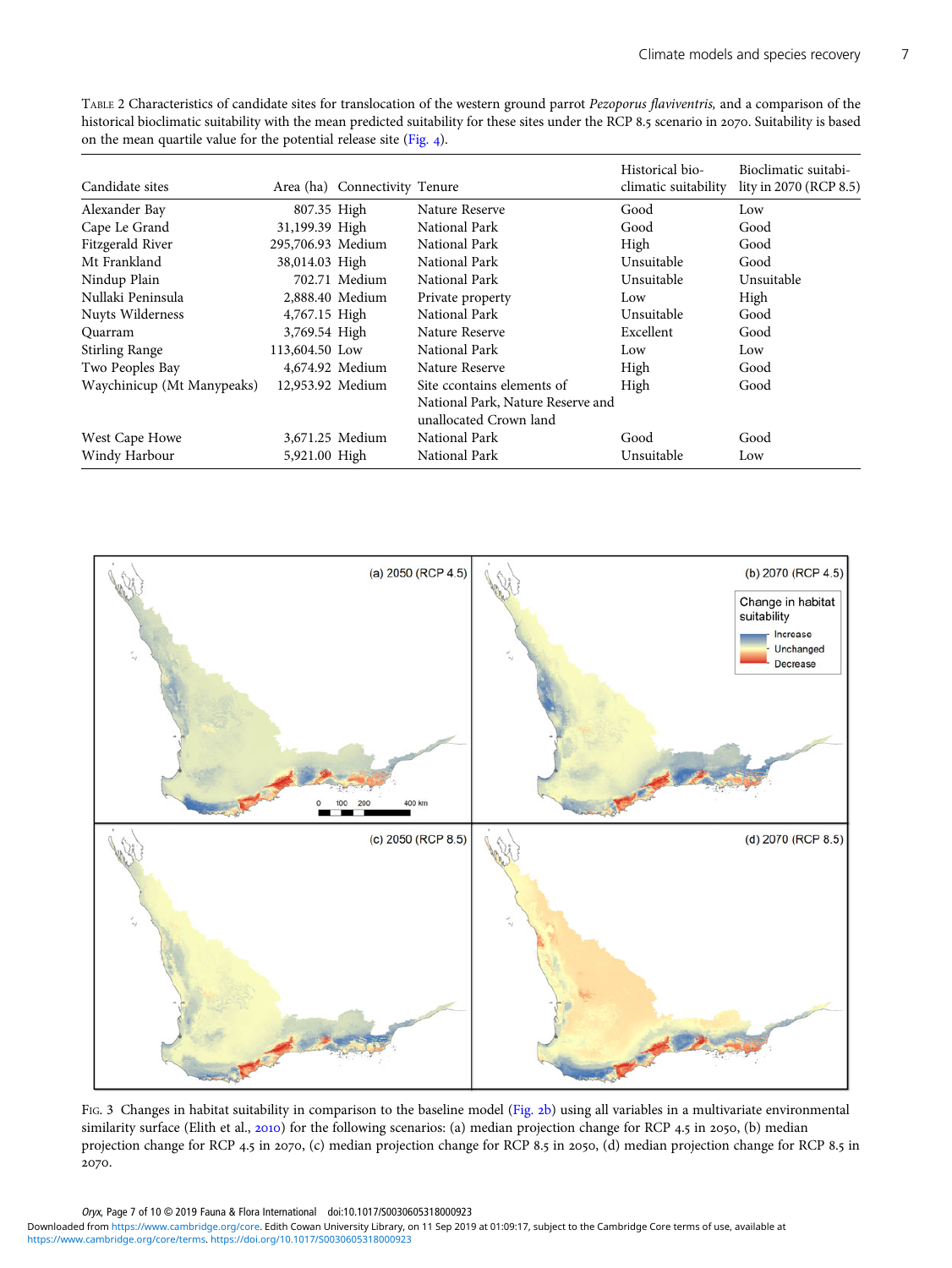<span id="page-8-0"></span>

FIG. 4 Potential release sites for the western ground parrot in the South-west Australian Floristic Region overlain on the bioclimatic habitat suitability model for RCP 8.5 in 2070 [\(Fig.](#page-6-0) 2d).

important in justifying the significant cost of translocation, both in a monetary sense and in rationalizing the sourcing of individuals from already small populations.

Although meta-studies often find that climate change is a contributing factor in localized extinctions, few studies attribute such extinctions to climate change alone (Brook et al.,  $2008$ ; Cahill et al.,  $2013$ ). Our research supports this finding in that, although our models show a contraction in potential distribution towards the south-west of the study region, they also show that relatively few  $(4 \text{ out of } 13)$  previously inhabited areas have become, or are likely to become, bioclimatically unsuitable for the western ground parrot.

In light of our findings we can hypothesize that climate change may be a significant causal factor in the decline of the western ground parrot but is not the primary cause of decline. It is likely that climate change, when compounded with known impacts such as inappropriate fire regimes, habitat loss and predation by cats and foxes (Burbidge et al.,  $2007$ ), may have contributed to the loss of populations and may continue to do so unless these impacts are mitigated. To undertake a future test of this hypothesis and to minimize the risk to western ground parrots, we recommend the use of surrogate species to test the effectiveness of our management actions before reintroducing this species to selected sites. For example, monitoring populations of species that are susceptible to introduced predators, such as the southern brown bandicoot Isoodon obesulus, can provide an indication of the effectiveness of predator control or exclusion actions. Similarly, monitoring a species with similar vegetation structural requirements, such as the tawny-crowned honeyeater Glyciphila melanops, may provide an indication of a suitable fire regime. Furthermore, the same impacts that are believed to have led to the loss of western ground parrot populations have also been

implicated in declines in other species within the same landscapes. Through managing such impacts in appropriately selected sites for reintroduction of the western ground parrot, we therefore have the potential to simultaneously increase habitat value for other species of high conservation priority.

Through developing a series of species distribution models we have been able to address the eight considerations to guide the successful translocation of wildlife, as outlined by Osborne and Seddon (2012). In doing so we have attempted to demonstrate the best-practice application of bioclimatic modelling to conservation management, and we offer four recommendations for conservation practitioners: (1) There can be strong variation between climate change models and the outputs of various algorithms; use multiple, tested climate change models and algorithms to seek the most probable outcomes. (2) Bioclimatic factors cannot inform a successful translocation unless logistical, practical and ecological considerations are also addressed. (3) Incorporate expert ecological opinion into the design, evaluation and application of species distribution models.  $(4)$  Remember that the purpose of the species distribution model is to inform expert opinion, not to replace it.

Through the modelling we were able to identify sites of, in a bioclimatic sense, historical and current habitat for the western ground parrot, and that are predicted to remain so into the foreseeable future. We were able, with an acceptable level of certainty, to identify sites where factors other than climate change have been, either directly or indirectly, the most probable cause for the loss of western ground parrot populations. We therefore hypothesize that with the identification and management of these factors (e.g. habitat loss, predation by introduced predators, and fire), these areas can be made western ground parrot habitat once again, and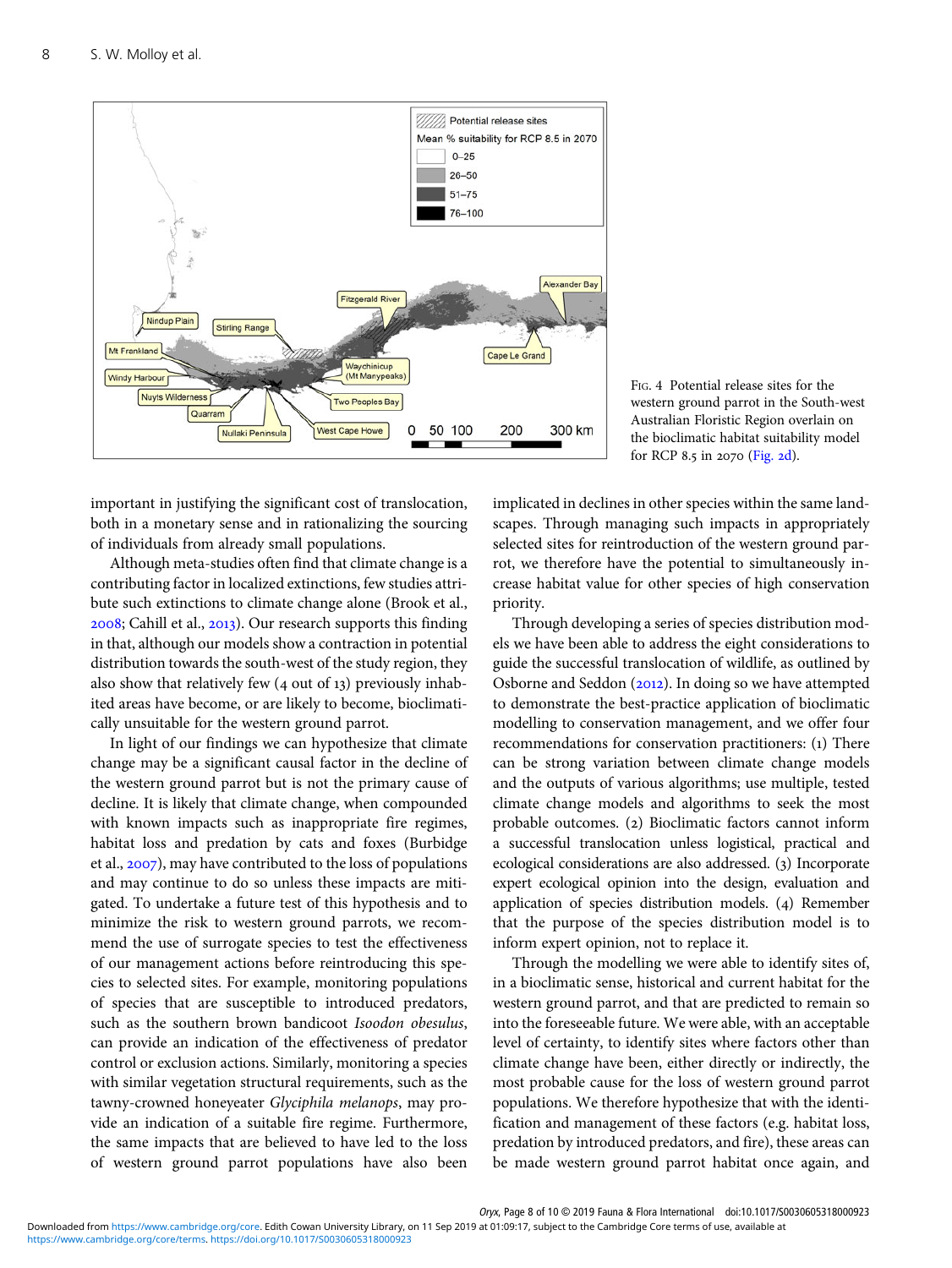<span id="page-9-0"></span>managed in this capacity into the future. In this way conservation managers can develop a more efficient and costeffective approach to threatened species management.

Acknowledgements Data collation was supported by the Western Australian Department of Biodiversity, Conservation and Attractions (DBCA). Funding partners that have supported this work include the Western Australian State Natural Resource Management Program, South Coast Natural Resource Management Inc., the Commonwealth Biodiversity Fund, and the Friends of the Western Ground Parrot. We thank the South Coast Threatened Birds Recovery Team and project staff who provided expert opinions to guide this work, and all who have contributed to survey efforts for the western ground parrot. Data analysis and modelling were supported by DBCA and Edith Cowan University.

Author contributions Lead author and species distribution modeller: SWM; project lead, study conception, fieldwork and provision of unpublished data: SC and AHB; assistance with data analysis and project administration: RAD. All authors contributed to writing and editing and approved the final text.

#### Conflicts of interest None.

Ethical standards All research undertaken complies with the Oryx Code of Conduct for authors. Fieldwork for this project was undertaken under Edith Cowan University animal ethics approval #15988 and Department of Parks and Wildlife animal ethics approval 2015/41.

#### References

- ADHIKARI, D., BARIK, S.K. & UPADHAYA, K. (2012) Habitat distribution modelling for reintroduction of Ilex khasiana Purk., a Critically Endangered tree species of northeastern India. Ecological  $Engineering, 40, 37-43.$
- AGRESTI, A. & KATERI, M. (2011) Categorical Data Analysis. Springer, Berlin, Heidelberg, Germany.
- ALLOUCHE, O., TSOAR, A. & KADMON, R. (2006) Assessing the accuracy of species distribution models: prevalence, kappa and the true skill statistic (TSS). Journal of Applied Ecology,  $43$ ,  $1223-1232$ .
- ARAÚJO, M.B., ALAGADOR, D., CABEZA, M., NOGUÉS ‐BRAVO, D. & THUILLER, W. (2011) Climate change threatens European conservation areas. Ecology Letters, 14, 484-492.
- AUSTRALIAN GOVERNMENT (2018) Western Ground Parrot-Emergency Intervention. [Http://www.environment.gov.au/](http://www.environment.gov.au/biodiversity/threatened/species/20-birds-by-2020/western-ground-parrot) [biodiversity/threatened/species/](http://www.environment.gov.au/biodiversity/threatened/species/20-birds-by-2020/western-ground-parrot)20-birds-by-2020/ [western-ground-parrot](http://www.environment.gov.au/biodiversity/threatened/species/20-birds-by-2020/western-ground-parrot) [accessed 14 November 2018].
- BARBET‐MASSIN, M., JIGUET, F., ALBERT, C.H. & THUILLER, W. (2012) Selecting pseudo-absences for species distribution models: how, where and how many? Methods in Ecology and Evolution,  $3, 327 - 338.$
- BAY, R.A., HARRIGAN, R.J., UNDERWOOD, V.L., GIBBS, H.L., SMITH, T.B. & RUEGG, K. (2018) Genomic signals of selection predict climatedriven population declines in a migratory bird. Science, 359, 83-86.
- BEAUMONT, L.J., HUGHES, L. & POULSEN, M. (2005) Predicting species distributions: use of climatic parameters in BIOCLIM and its impact on predictions of species' current and future distributions. Ecological Modelling, 186, 251-270.
- BOOTH, T.H., NIX, H.A., BUSBY, J.R. & HUTCHINSON, M.F. (2014) BIOCLIM: the first species distribution modelling package, its early applications and relevance to most current MAXENT studies. Diversity and Distributions,  $20, 1-9$ .
- BRAMBILLA, M., PEDRINI, P., ROLANDO, A. & CHAMBERLAIN, D.E. (2016) Climate change will increase the potential conflict between skiing and high‐elevation bird species in the Alps. Journal of Biogeography, 43, 2299-2309.
- BROOK, B.W., SODHI, N.S. & BRADSHAW, C.J.A. (2008) Synergies among extinction drivers under global change. Trends in Ecology & Evolution, 23, 453-460.
- BURBIDGE, A.H., ROLFE, J., MCNEE, S., NEWBEY, B. & WILLIAMS, M.  $(2007)$  Monitoring population change in the cryptic and threatened Western Ground Parrot in relation to fire. Emu, 107, 79-88.
- BURBIDGE, A., COMER, S., LEES, C., PAGE, M. & STANLEY, F. (2016) Creating a Future for the Western Ground Parrot: Workshop Report. Department of Parks and Wildlife, Perth, Australia.
- CAHILL, A.E., AIELLO-LAMMENS, M.E., FISHER-REID, M.C., HUA, X., KARANEWSKY, C.J., RYU, H.Y. et al. (2013) How does climate change cause extinction? Proceedings of the Royal Society B,  $280$ ,  $20121890$ .
- CSIRO & BOM (COMMONWEALTH SCIENTIFIC AND INDUSTRIAL RESEARCH ORGANISATION & BUREAU OF METEOROLOGY) (2017) Climate Change in Australia. CSIRO, Canberra, Australia and BoM, Melbourne, Australia. [Http://www.climatechangeinaustralia.gov.au/](http://www.climatechangeinaustralia.gov.au/en/) [en/](http://www.climatechangeinaustralia.gov.au/en/) [accessed 10 May 2017].
- DAVIS , R.A., VALENTINE, L.E., CRAIG, M.D., WILSON, B., BANCROFT, W.J. & MALLIE, M. (2014) Impact of Phytophthora-dieback on birds in Banksia woodlands in south west Western Australia. Biological Conservation, 171, 136-144.
- DEPARTMENT OF PARKS AND WILDLIFE (2007) NatureMap: Mapping Western Australia's Biodiversity. Department of Parks and Wildlife, Perth, Australia. [Https://naturemap.dpaw.wa.gov.au/](https://naturemap.dpaw.wa.gov.au/) [accessed 1 May 2018].
- DEPARTMENT OF PARKS AND WILDLIFE (2014) South Coast Threatened Birds Recovery Plan. Western Australian Wildlife Management Program No. 44. Department of Parks and Wildlife, Perth, Australia.
- DOHERTY, T.S., DAVIS, R.A., VAN ETTEN, E.J.B., ALGAR, D., COLLIER, N., DICKMAN, C.R. et al. (2015) A continental-scale analysis of feral cat diet in Australia. Journal of Biogeography, 42, 964-975.
- ELITH, J. & LEATHWICK, J.R. (2009) Species distribution models: ecological explanation and prediction across space and time. Annual Review of Ecology, Evolution, and Systematics, 40, 677-697.
- ELITH, J., KEARNEY, M. & PHILLIPS, S. (2010) The art of modelling range-shifting species. Methods in Ecology and Evolution, 1, 330-342.
- ELITH, J., PHILLIPS, S.J., HASTIE, T., DUDÍK, M., CHEE, Y.E. & YATES, C.J. (2011) A statistical explanation of MaxEnt for ecologists. Diversity and Distributions, 17, 43-57.
- ENGLER, J.O., STIELS, D., SCHIDELKO, K., STRUBBE, D., QUILLFELDT, P. & BRAMBILLA, M. (2017) Avian SDMs: current state, challenges, and opportunities. Journal of Avian Biology, 48, 1483-1504.
- FLEMONS, P., RAYMOND, B., BRENTON, P. & BELBIN, L. (2010) Atlas of Living Australia. [Https://www.ala.org.au/](https://www.ala.org.au/) [accessed 1 May 2018].
- FORTINI, L.B., KAISER, L.R., VORSINO, A.E., PAXTON, E.H. & JACOBI, J.D. (2017) Assessing the potential of translocating vulnerable forest birds by searching for novel and enduring climatic ranges. Ecology and Evolution, 7, 9119-9130.
- FOURCADE, Y., ENGLER, J.O., RÖDDER, D. & SECONDI, J. (2014) Mapping species distributions with MAXENT using a geographically biased sample of presence data: a performance assessment of methods for correcting sampling bias. PLOS ONE, 9, e97122.
- GIBSON, L., BARRETT, B. & BURBIDGE, A. (2007) Dealing with uncertain absences in habitat modelling: a case study of a rare ground-dwelling parrot. Diversity & Distributions, 13, 704-713.
- GRENOUILLET, G., BUISSON, L., CASAJUS, N. & LEK, S. (2011) Ensemble modelling of species distribution: the effects of geographical and environmental ranges. Ecography, 34, 9-17.

[https://www.cambridge.org/core/terms.](https://www.cambridge.org/core/terms) <https://doi.org/10.1017/S0030605318000923> Downloaded from [https://www.cambridge.org/core.](https://www.cambridge.org/core) Edith Cowan University Library, on 11 Sep 2019 at 01:09:17, subject to the Cambridge Core terms of use, available at